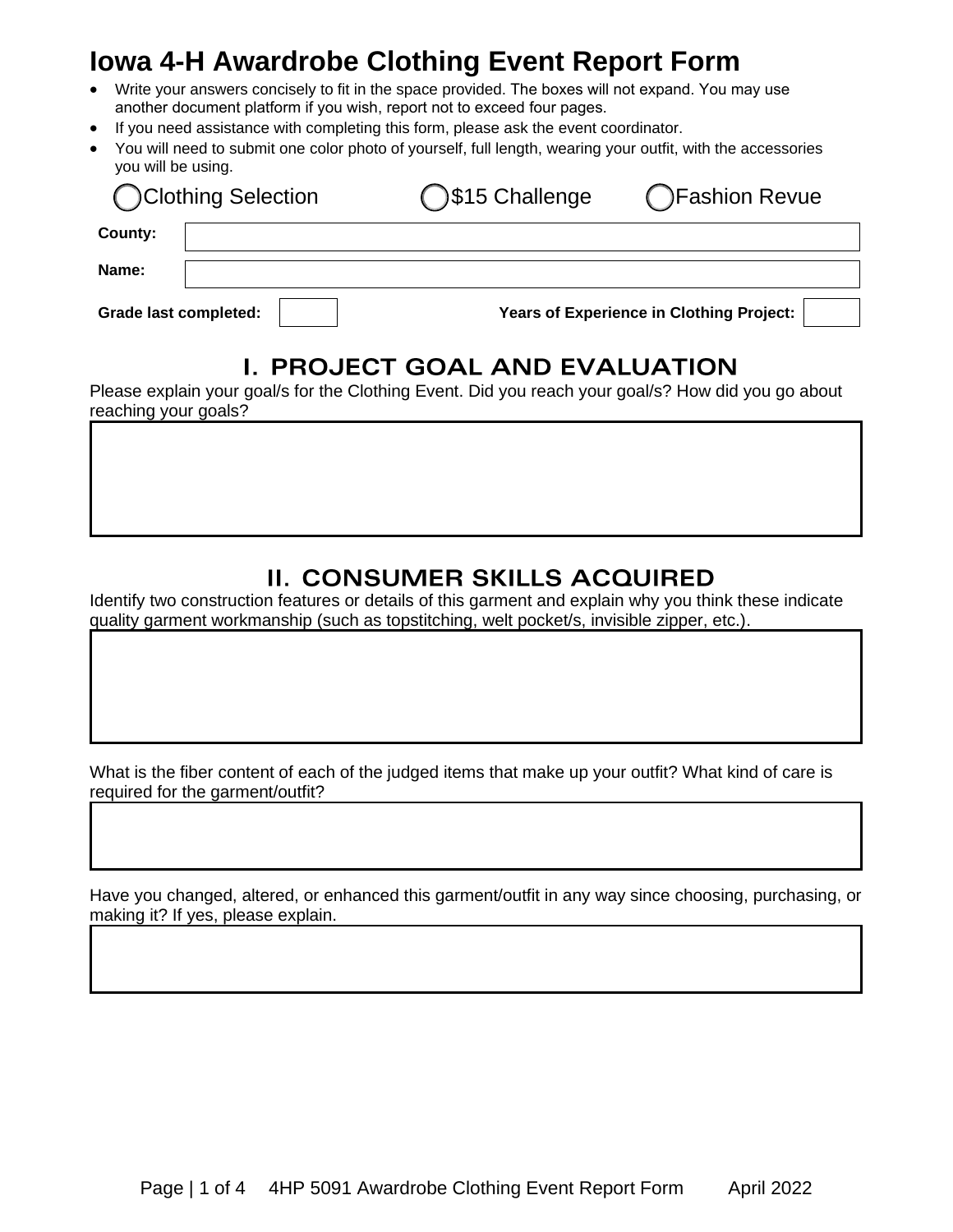## **III. CHOOSING CLOTHING**

What category of garment type did you choose (athletic wear, formal wear, everyday wear, costume)? What occasions, purposes, or activities did you have in mind when you selected or constructed this garment/outfit? Why do you think this garment is appropriate for this occasion or activity?

How do the accessories you have chosen improve the overall appearance or functionality of your garment/outfit?

How does this garment/outfit express your personality or, if a costume, the personality of your character? How is the color, fabric, style, or fit of this garment/outfit a good choice?

How does your garment/outfit reflect current fashion trends or, instead, deviate from trends in a purposeful way? (color, fit, shape, texture)

Why do you think the fabric is a good choice for the garment design and features?

In what way did the design elements and principles found in this garment/outfit help you to choose this garment/outfit? *Participants in grades 9-10 are responsible for identifying a minimum of one design principle (rhythm, emphasis, proportion, balance, unity) and the element(s) (shape/form, color, texture, line) used in the selected principle. Participants in grade 11-12 are responsible for identifying a minimum of two design principles and the elements used in the selected principles. Youth must explain how the elements are used to illustrate the selected principle(s).*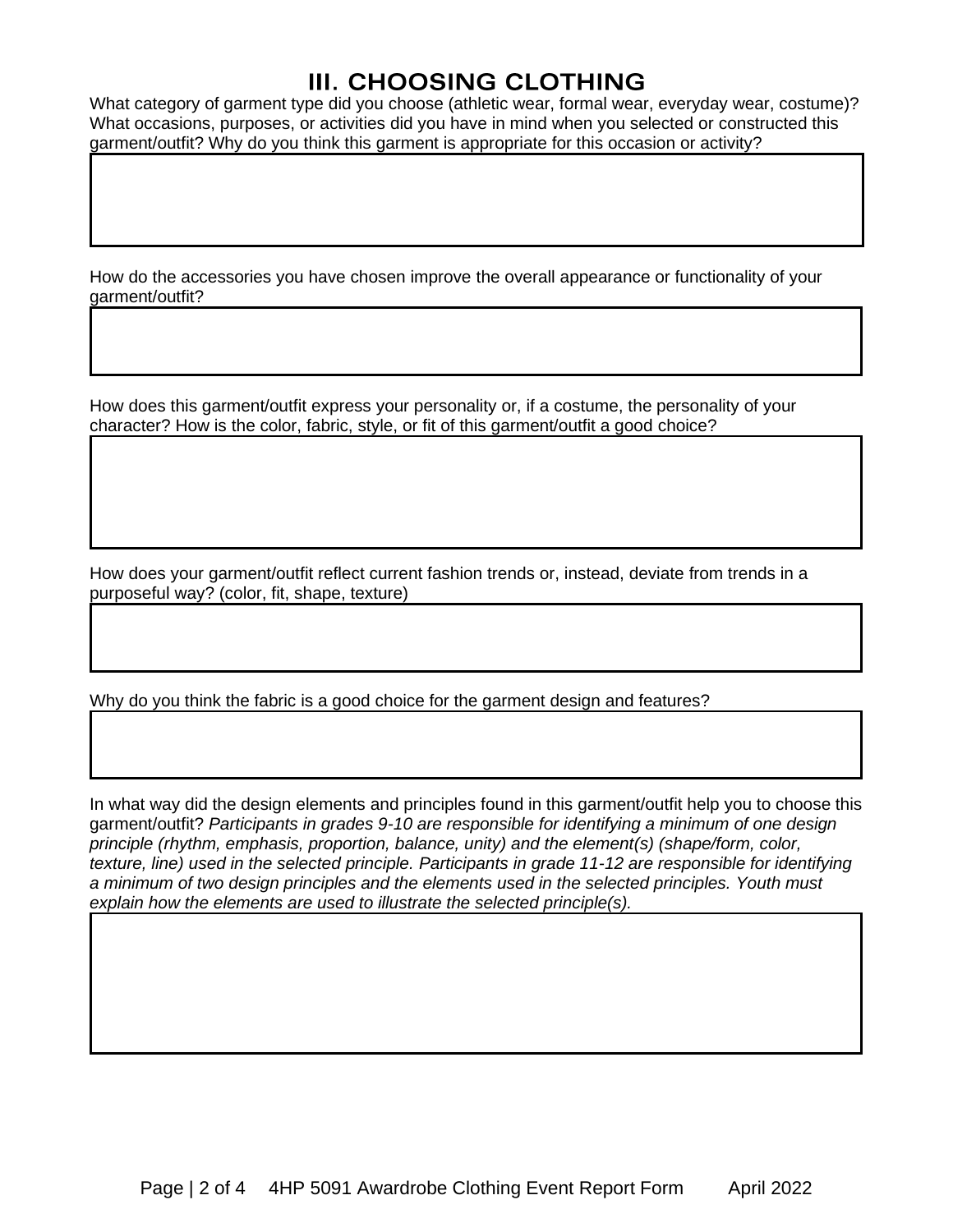## **IV. KEEPING TRACK OF YOUR COSTS**

If you are using accessories you had on hand already, do not include them in your accessory total.

How much did the garments cost in your outfit total? How much did any NEW accessories cost?

ADD garment and accessory costs to get **TOTAL OUTFIT COST:**

How many times per year do you plan to wear this outfit?

Divide the total outfit cost by the number of times per year to calculate the average cost per wear

Explain why the cost per wearing, care required, and wardrobe addition of this garment/outfit is reasonable in terms of your total clothing budget.

Explain how this outfit and its accessories enhances and expands your wardrobe or meets your need for a specific occasion.

## **V. ABOUT YOU**

Which of your 4-H experiences have been the most beneficial to you and why?

What are your future education and/or career goals?

Who has been the most influential person in helping you select or sew your outfit? In what ways did this person influence your learning and/or decision making?